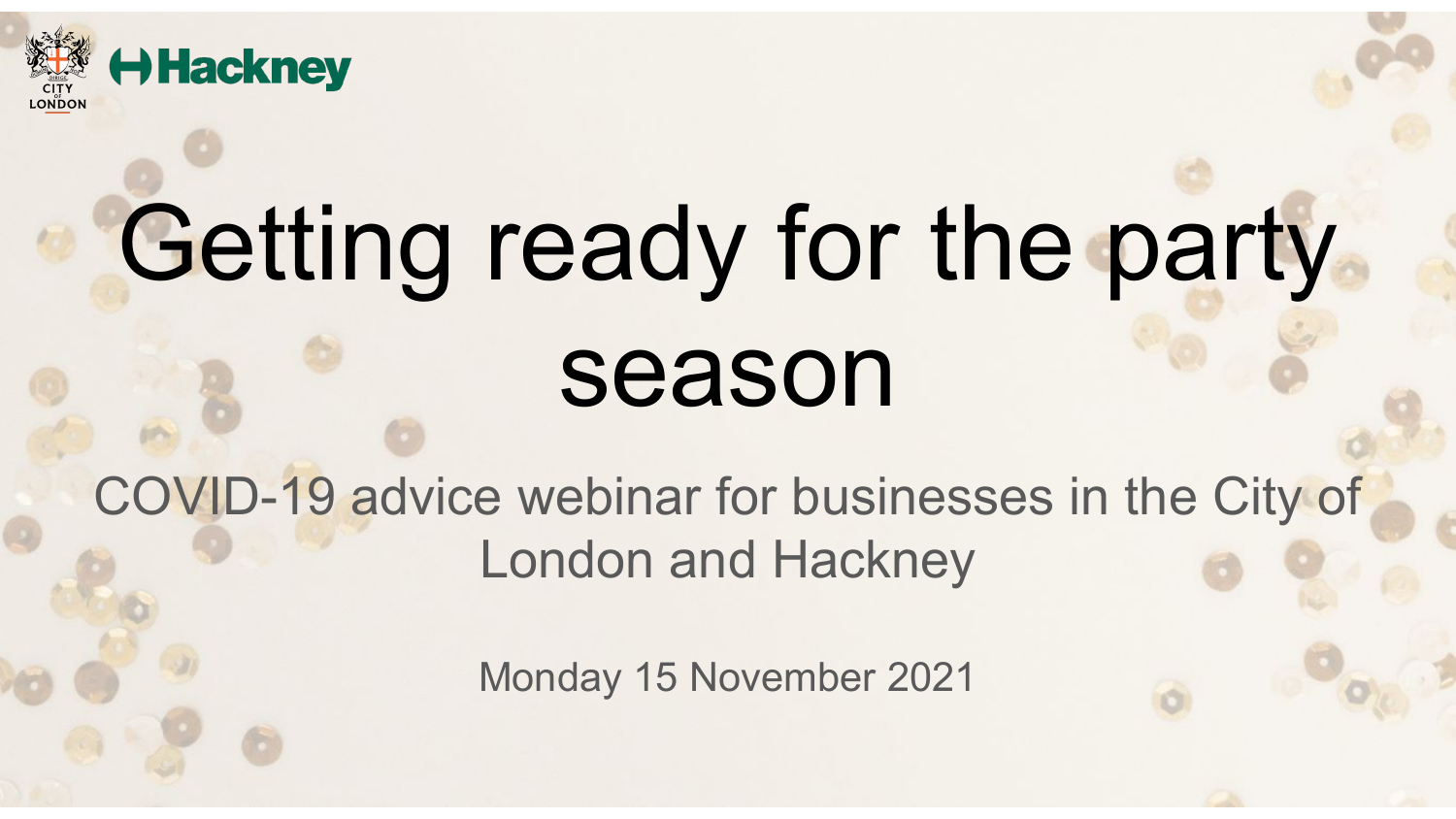# Welcome, introduction and housekeeping

#### **Housekeeping**

- Please submit questions via the chat, or through Menti.com (anonymous) (code: 6840 3413)
- Mute microphones if not speaking

#### **Accessing local information about COVID-19 (and more)**

- City of London businesses: Business Healthy [www.businesshealthy.org](http://www.businesshealthy.org)
- Hackney businesses: Hackney Business Network [www.hackneybusinessnetwork.co.uk](http://www.hackneybusinessnetwork.co.uk)
- City & Hackney COVID-19 mailbox (for businesses to report COVID cases/ incidents): [testandtrace@hackney.gov.uk](mailto:testandtrace@hackney.gov.uk)

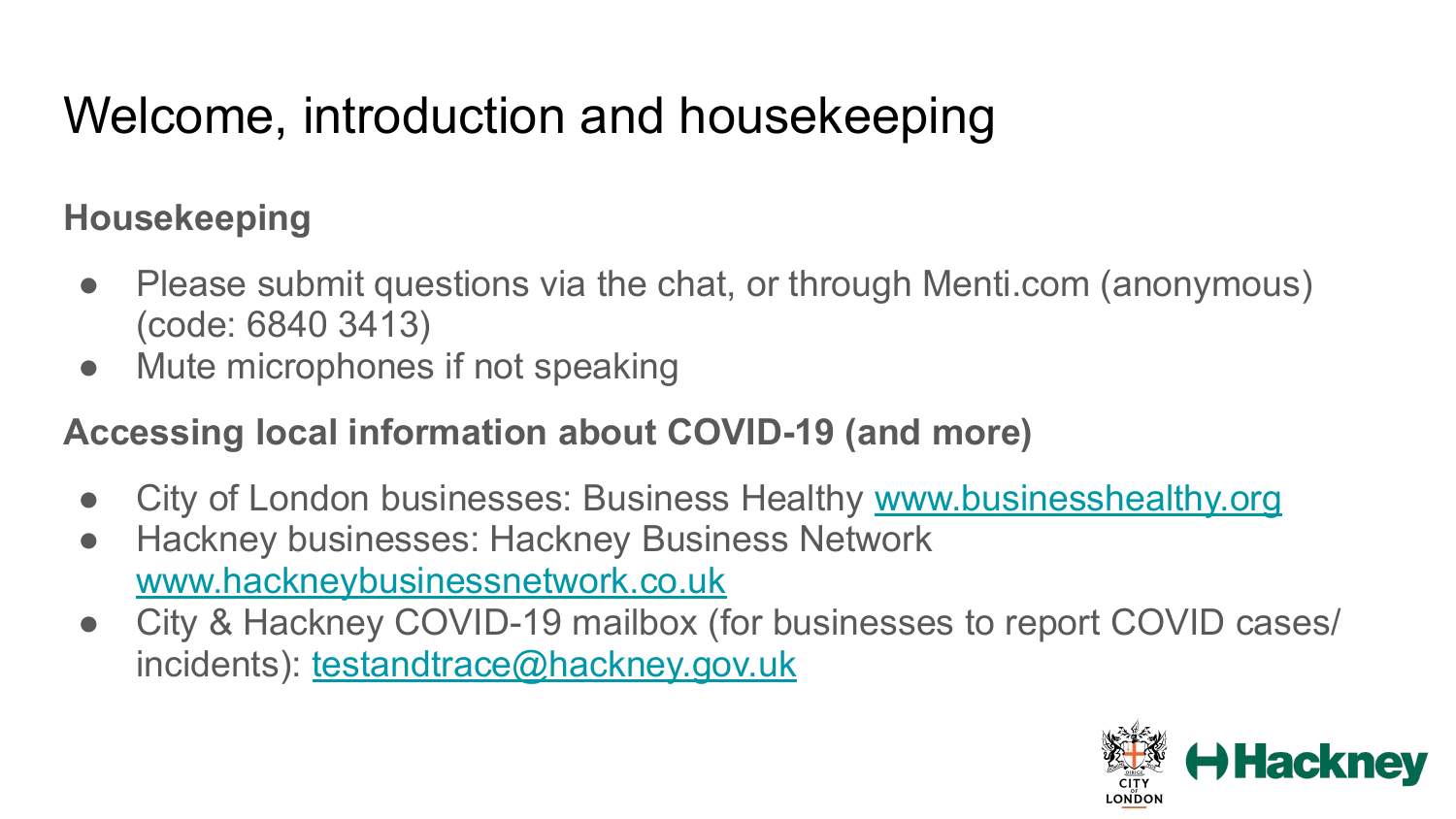# Update on the [local COVID-19 situation:](https://hackney.gov.uk/coronavirus-data) outbreaks in businesses/ cases/ testing/ vaccinations



- Cases in London appear to be plateauing, but still very high
- Testing positivity rate in London is still increasing (6.8%), while testing is declining
- Latest incidence rate is 253.3/100,000 population in London (England 386.5/ 100,000)
- **● Still seeing outbreaks associated with local businesses**
- **● COVID-19 vaccine: 2nd dose coverage England approx 80%, London 60%**

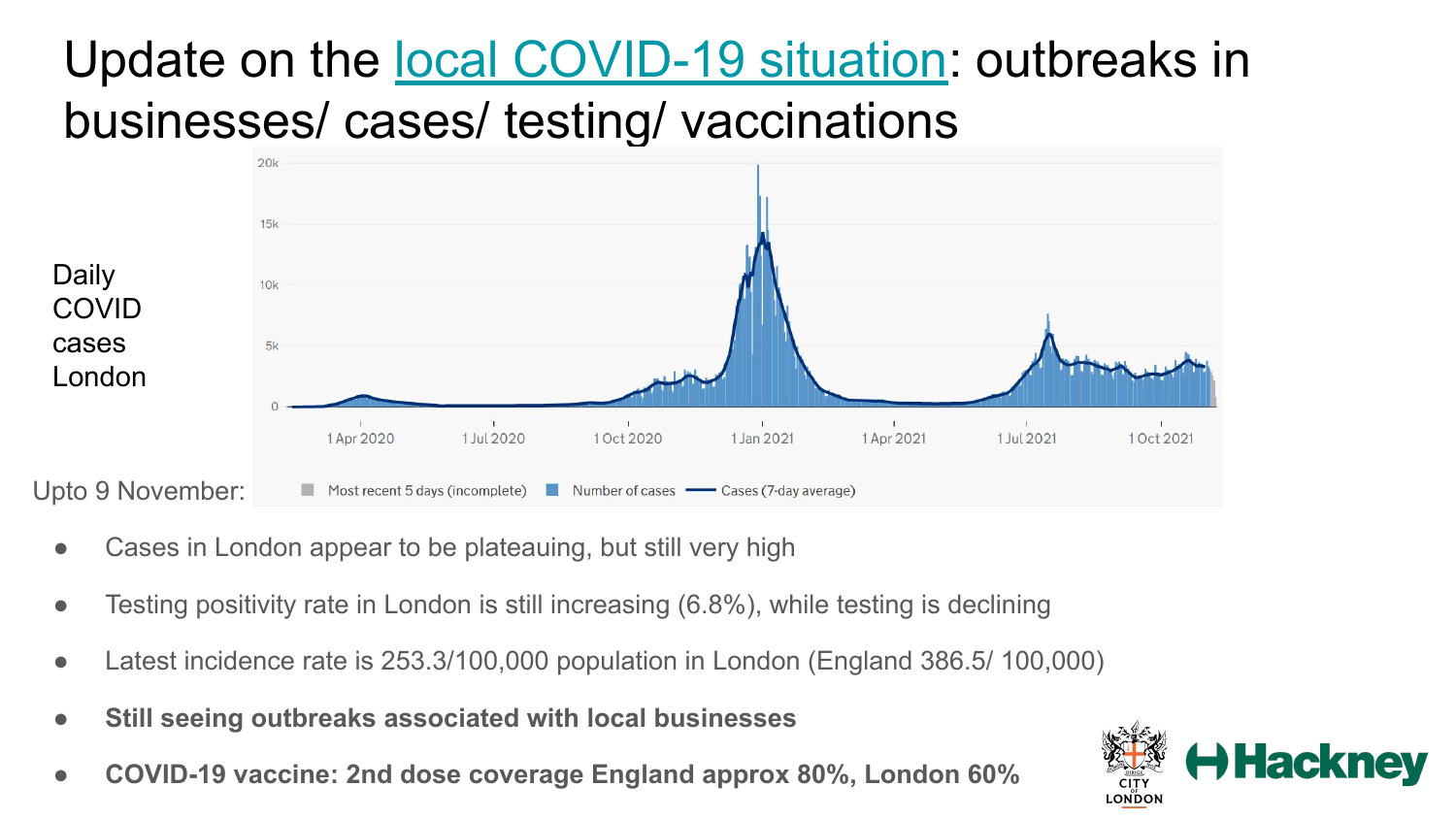### Impact of COVID

#### **Hospital bed occupancy**

Weekly average number of Homerton University Hospital beds occupied by Covid-19 patients.

#### **Bed Occupancy**

#### Hover over the chart to see weekly values





Data source: NHS Covid-19 Hospital Activity. Last updated 08 November 2021. Next update 15 November 2021.

Hospitalisations:

- ICU occupancy increasing
- Higher hospitalisation rates of young people than in Jan 2021
- Currently relatively low levels of flu associated infections in hospital
- **● Flu, COVID and booster vaccinations essential**
- **● Booster for COVID to be offered to all over 40yrs**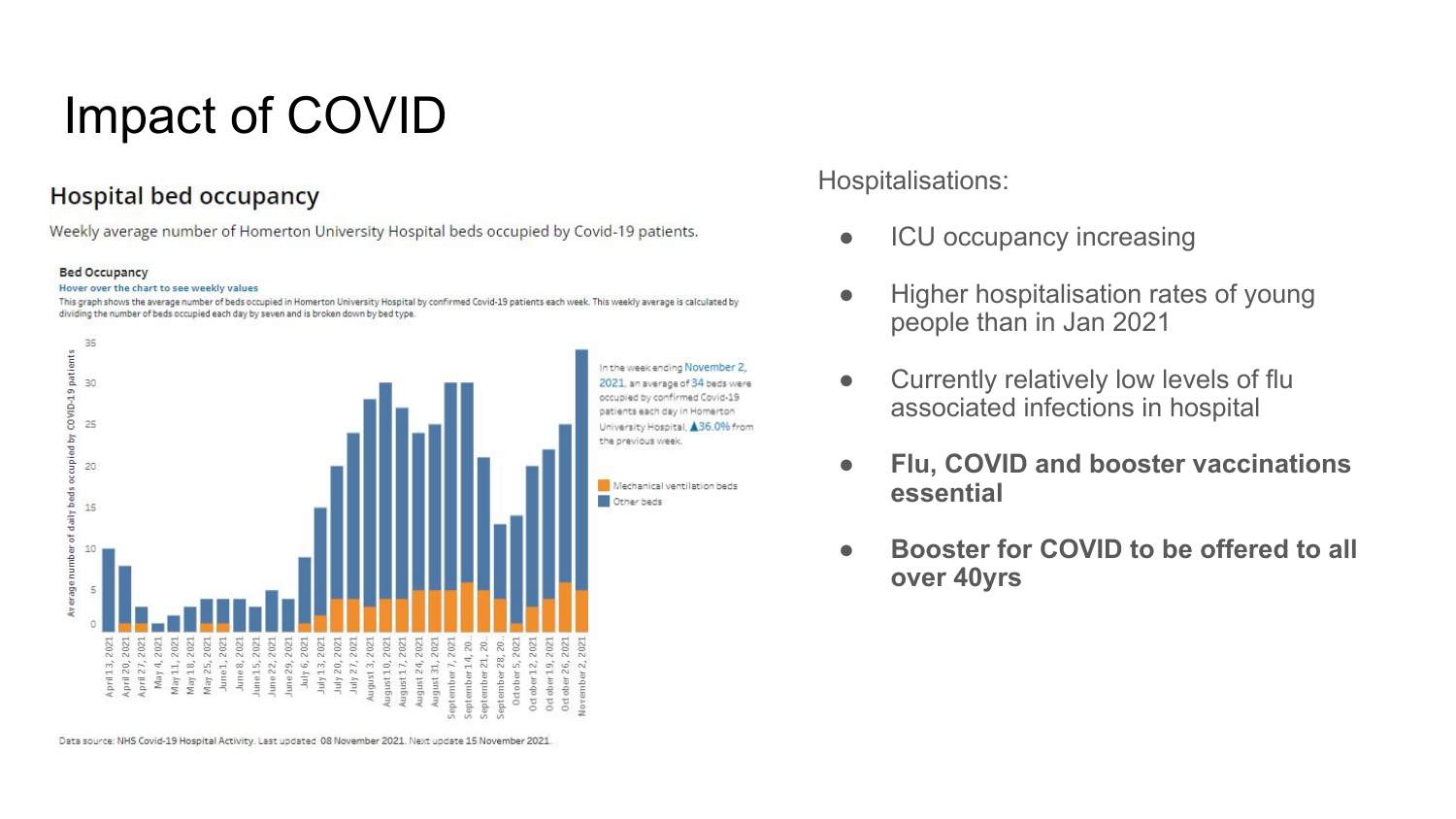# "Plan B" measures

- COMMUNICATION The message is around personal responsibility and behaviour (continued regular hand washing, wearing of face coverings, safe distancing, etc)
- COVID STATUS CERTIFICATE Law will be brought in to make a "pass" (which must show FULL vaccine status) mandatory for entry into certain settings, as follows-
- ALL nightclubs
- Indoor crowded settings with 500 plus people eg music venues, seminars, etc
- Outdoor Crowded settings with 4,000 plus people eg music festivals
- ANY 10,000 plus large events eg major sporting events
- Exemptions will apply for weddings, funerals, worship, demonstrations.
- FACE COVERINGS Law will be brought in to make them mandatory again in some high risk settings (not yet defined) but will be close proximity contact from different households eg public transport , music venues, theatres, possibly large office complexes
- LAW IN PLACE UNTIL MARCH 2022 Self isolation of positive cases and ability for LA to close premises that pose a serious risk regarding covid spread
- **VENTILATION**

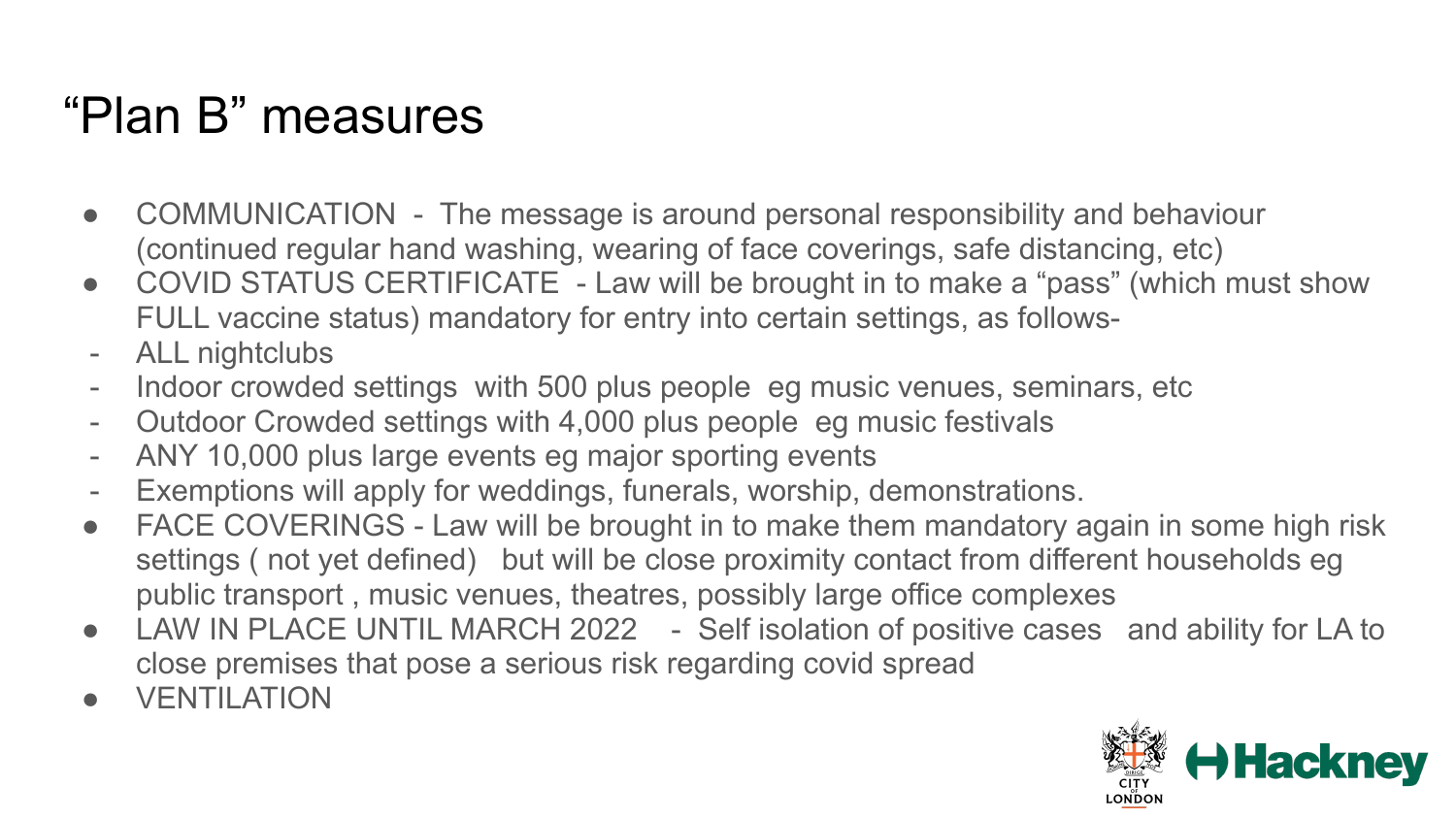### Ventilation and using outdoor spaces

#### **Hands, Face, Space, Ventilated Place (Fresh Air)**

- Outside, in fresh air, the virus disperses more easily- Utilise outside space where possible
- Bring the outside in- ventilate your spaces properly
- Adequate ventilation reduces how much virus is in the air. It helps reduce the risk from **aerosol transmission.**
	- Aerosol transmission can happen when someone breathes in small particles in the air (aerosols) after a person with the virus has been in the same enclosed area.
	- The risk from aerosols is greater in areas that are <u>poorly ventilated</u>.

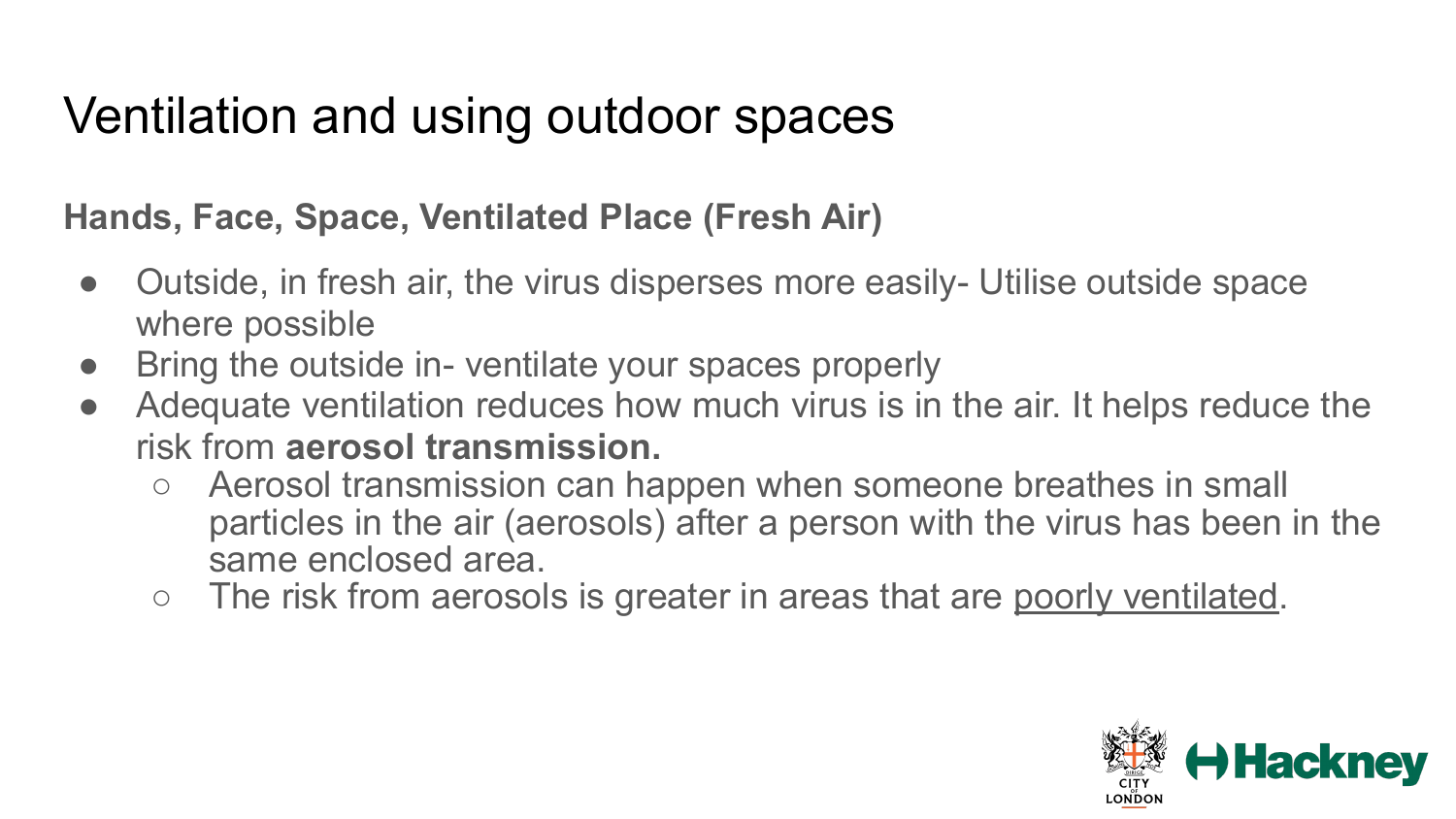# Health and safety law

- Deciding what adequate ventilation looks like in your workplace should be part of a [risk assessment](https://www.hse.gov.uk/coronavirus/equipment-and-machinery/air-conditioning-and-ventilation/assesssment-of-fresh-air.htm)
- You must make sure there's an adequate supply of fresh air (ventilation) in enclosed areas of the workplace.
- Adequate ventilation can look different depending on your workplace or setting.
- Your ventilation is likely to be adequate if the rooms or spaces in your building(s) are:
	- used within the occupancy limits specified in the building design, **and**
	- have a sufficient fresh air supply to meet the current minimum building standard.
	- You can get advice from a competent ventilation engineer or, as a precautionary approach, operate your system on the maximum air flow rate

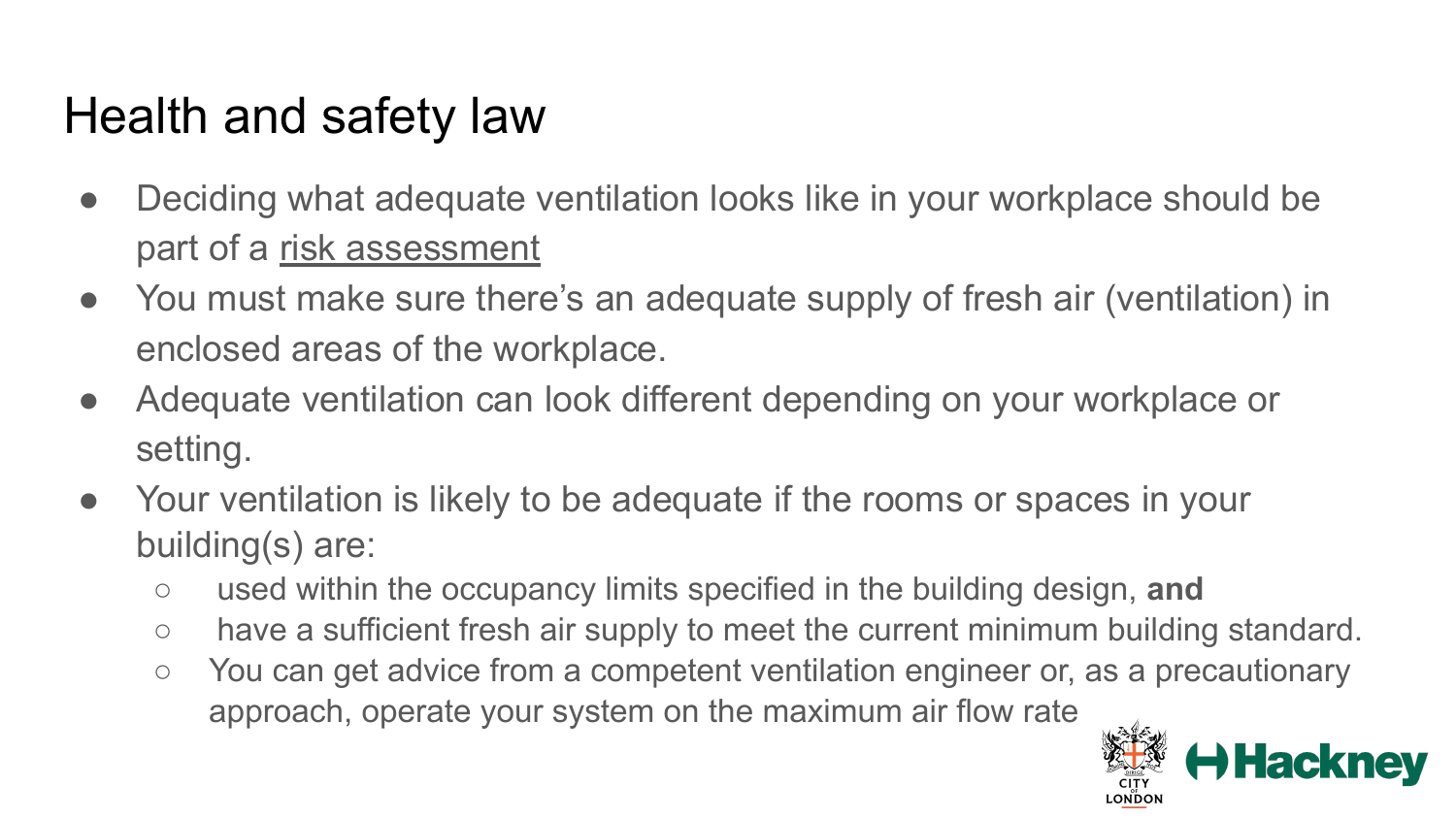### [BOHS- Breathe freely](https://breathefreely.org.uk/ventilation-tool/)- Is my ventilation good enough?

- BOHS have produced a simple [Ventilation Self-Help tool](https://breathefreely.org.uk/ventilation-tool/) for Workplaces
	- The tool aims to give some guidance on whether your ventilation is going to have any effect on reducing coronavirus transmission.
	- It uses a very basic scoring system
	- You do not need to be a ventilation engineer to use the tool
- **BOHS also produce f[urther FAQs](https://www.bohs.org/app/uploads/2021/07/COVID-19-and-Ventilation-FAQs-v2.pdf)**
- [Further advice from HSE](https://www.hse.gov.uk/coronavirus/equipment-and-machinery/air-conditioning-and-ventilation/index.htm#article) is also available
- HSE also reference more technical guidance from organisations such as **[CIBSE](https://www.cibse.org/coronavirus-covid-19/emerging-from-lockdown)**

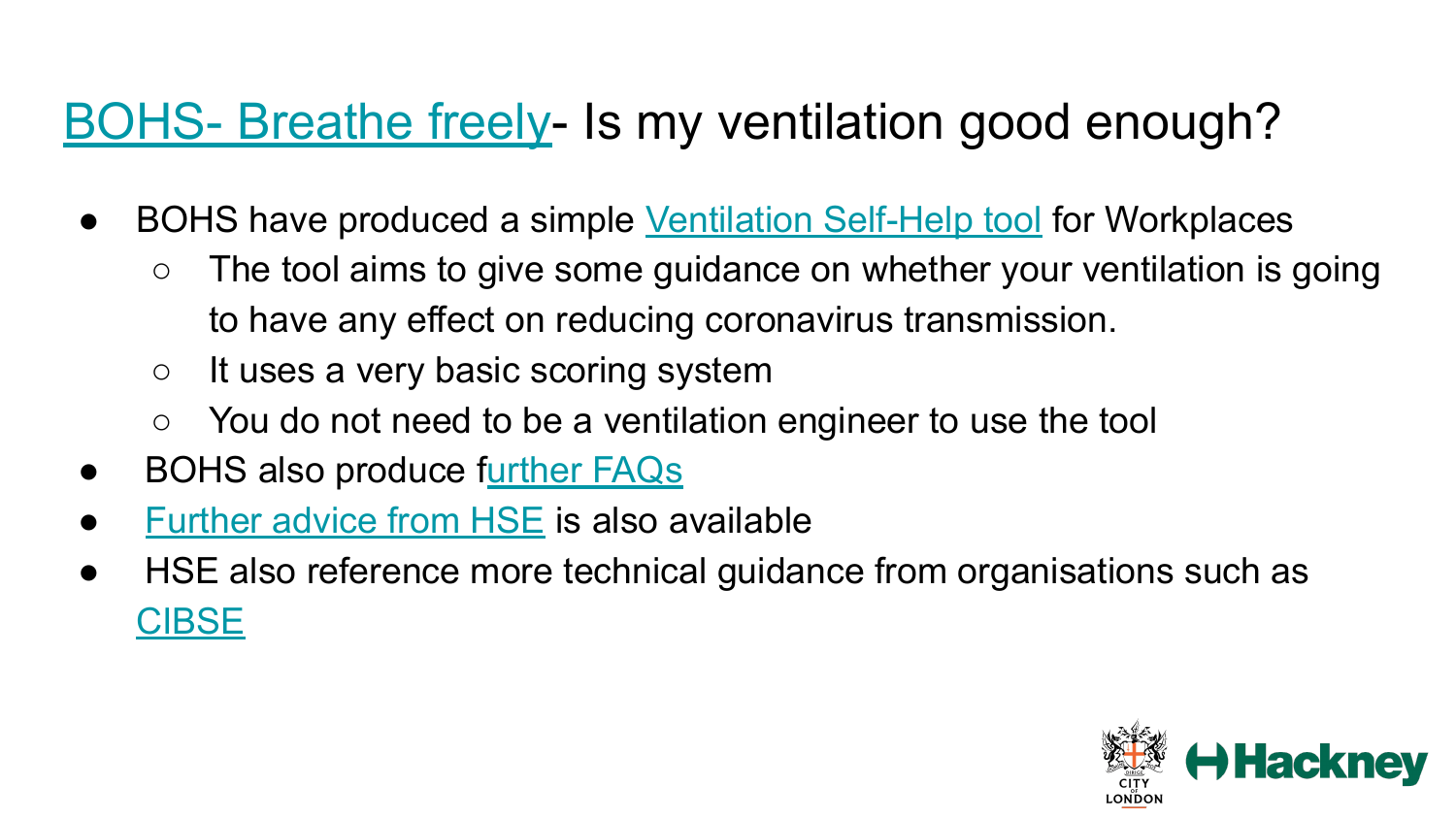#### Other measures to reduce the spread

- Anyone who is unwell COVID or not should be advised to remain at home, to avoid spreading winter bugs to others
- Whether partygoer or organiser ensure that you plan everything in advance use social media to its full impact
- Groups should ensure that everyone is well on the day, showing no covid symptoms and can produce a negative LFT prior to the event
- Do your homework about the venue- ask about save arrangements for seating plans, max safe capacity for ventilation, hand wash stations, one way flow traffic systems ,etc
- BE SENSIBLE and respect other people's space.
- Venue owners and managers MUST work out their MAX permitted numbers for safe operation and confirm with customers and staff , exactly what is required from them/of them on the day
- Avoid bunching and long queues, (marshalls may be a good idea) and be strict on timings for next group bookings.leave ample time to sanitise tables and chairs
- Ensure any casual staff are fully trained and consider face coverings for servers/ waiting staff
- Retain details of all customers ( or a lead organiser)
- Good ventilation is vital do all you can to increase air flow, but still keep customers comfortable.
- Make sure people enjoy themselves but expect the unexpected and have a PLAN OF ACTION

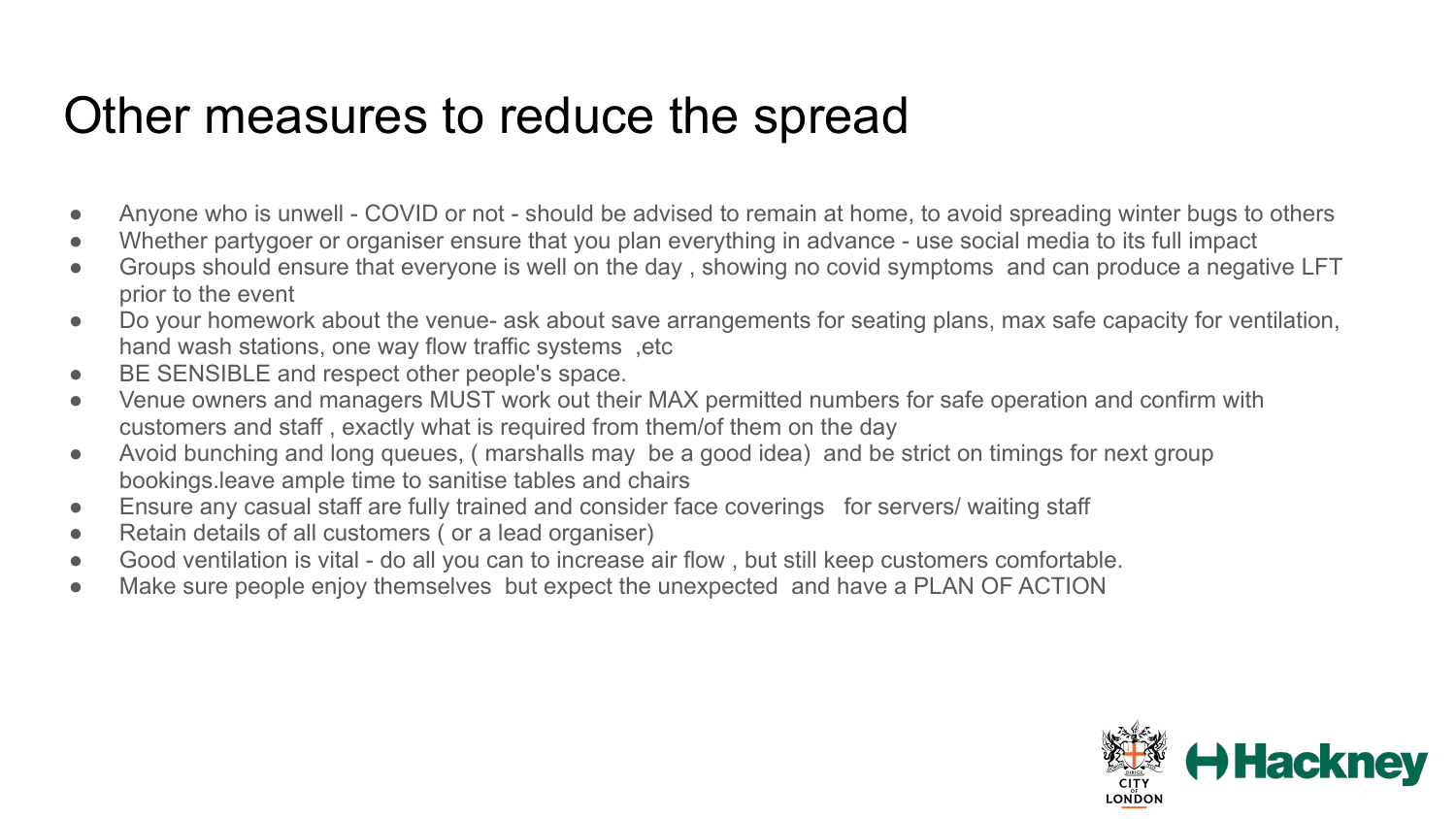# Vaccines and testing

#### **Testing:**



uan delcan

LONDON

- PCR for symptoms, rapid (lateral flow) for asymptomatic (twice weekly advised)
- Rapid tests twice a week can make people aware when need to self-isolate and help to stop onward spreading of the virus
- All businesses should have a testing "regime" in place, even just signposting and communications
- Many businesses supporting staff to get tested regularly should be at near to where they live **before** travelling to work
- Visit the City Corporation/ Hackney Council websites for testing details
- Lots of communications assets on [workplace testing](https://coronavirusresources.phe.gov.uk/Workplace-Testing/resources/) (including translations), [community testing](https://coronavirusresources.phe.gov.uk/Community-Testing/resources/), [ventilation](https://coronavirusresources.phe.gov.uk/covid-19-health-behaviours/resources/), and [more](https://coronavirusresources.phe.gov.uk/)**H** Hackney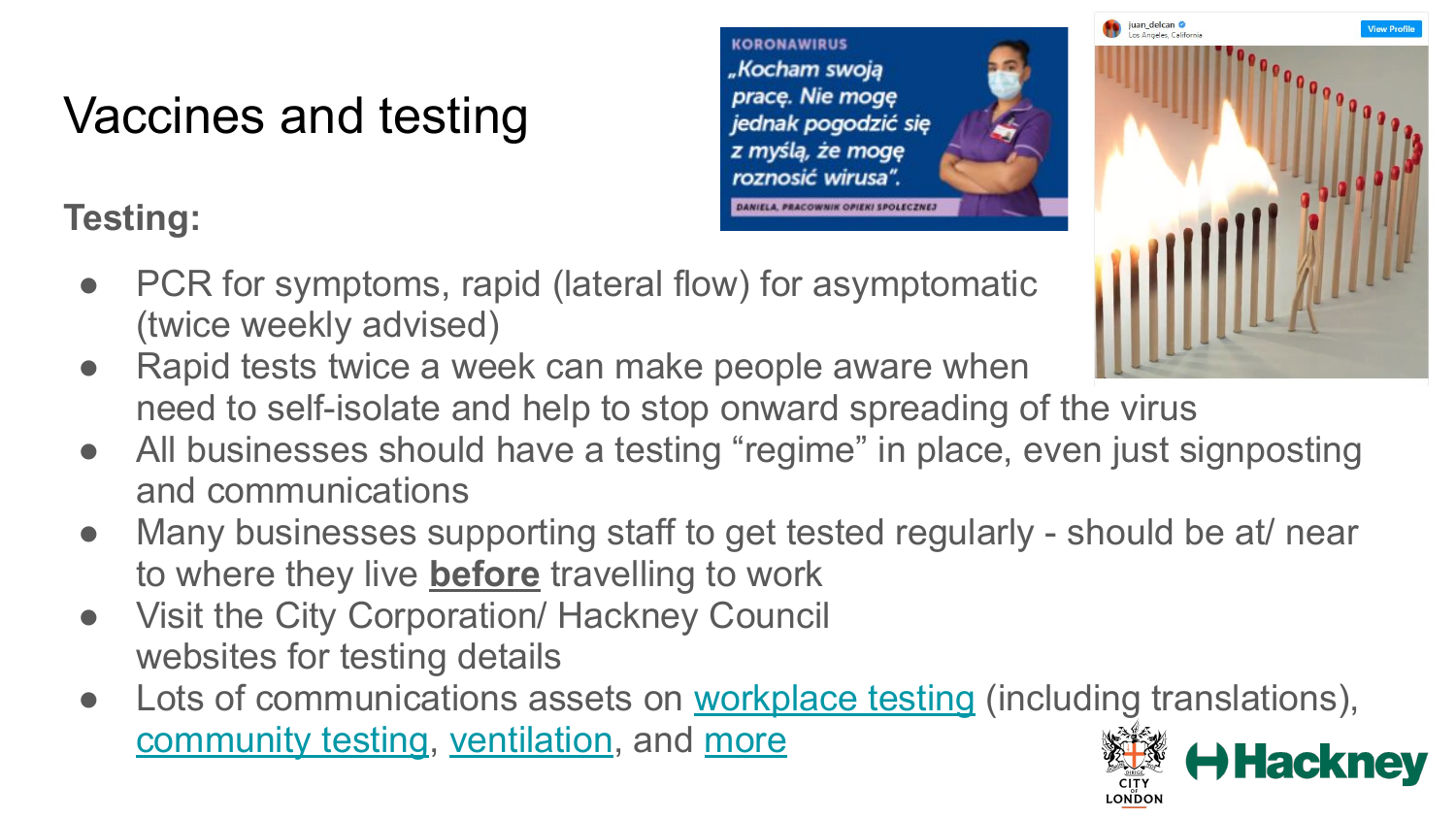#### **COVID-19 vaccine:**

- The COVID-19 vaccines are safe and effective and the best way to protect against severe disease and death from the virus
- They are not a failsafe still a significant chance that someone double-vaccinated can catch COVID and pass it on (potentially to non-vaccinated)
- Many City workers may not yet be (fully) vaccinated
- Booster/ 3rd vaccines now being rolled out
- Not compulsory, but employers should be doing all they can to **[encourage and](https://gbr01.safelinks.protection.outlook.com/?url=https%3A%2F%2Fcoronavirusresources.phe.gov.uk%2Fcovid-19-vaccine%2Fresources%2Femployer-toolkit&data=04%7C01%7C%7C9b7fe14859af4eadd2de08d945fb5c5b%7C9fe658cdb3cd405685193222ffa96be8%7C1%7C0%7C637617768151322999%7CUnknown%7CTWFpbGZsb3d8eyJWIjoiMC4wLjAwMDAiLCJQIjoiV2luMzIiLCJBTiI6Ik1haWwiLCJXVCI6Mn0%3D%7C1000&sdata=X9CpoeJnUe54xHVNO0iuUQogNn99zRtqWRCCD5MrfLo%3D&reserved=0)** [support staff to get vaccinated](https://gbr01.safelinks.protection.outlook.com/?url=https%3A%2F%2Fcoronavirusresources.phe.gov.uk%2Fcovid-19-vaccine%2Fresources%2Femployer-toolkit&data=04%7C01%7C%7C9b7fe14859af4eadd2de08d945fb5c5b%7C9fe658cdb3cd405685193222ffa96be8%7C1%7C0%7C637617768151322999%7CUnknown%7CTWFpbGZsb3d8eyJWIjoiMC4wLjAwMDAiLCJQIjoiV2luMzIiLCJBTiI6Ik1haWwiLCJXVCI6Mn0%3D%7C1000&sdata=X9CpoeJnUe54xHVNO0iuUQogNn99zRtqWRCCD5MrfLo%3D&reserved=0)
- ["Workplace champions](https://www.businesshealthy.org/case-study/keeping-cleaning-staff-safe-and-healthy-during-covid-19/)" can be really effective
- [CIPD template policies and other resources](https://www.cipd.co.uk/knowledge/coronavirus/webinars/covid-vaccine-workplace-11-february-2021)
- Additional benefits to being vaccinated
- Fully-vaccinated contacts of positive cases should take extra precautions during 10 days after last contact, as they can still transmit COVID to others

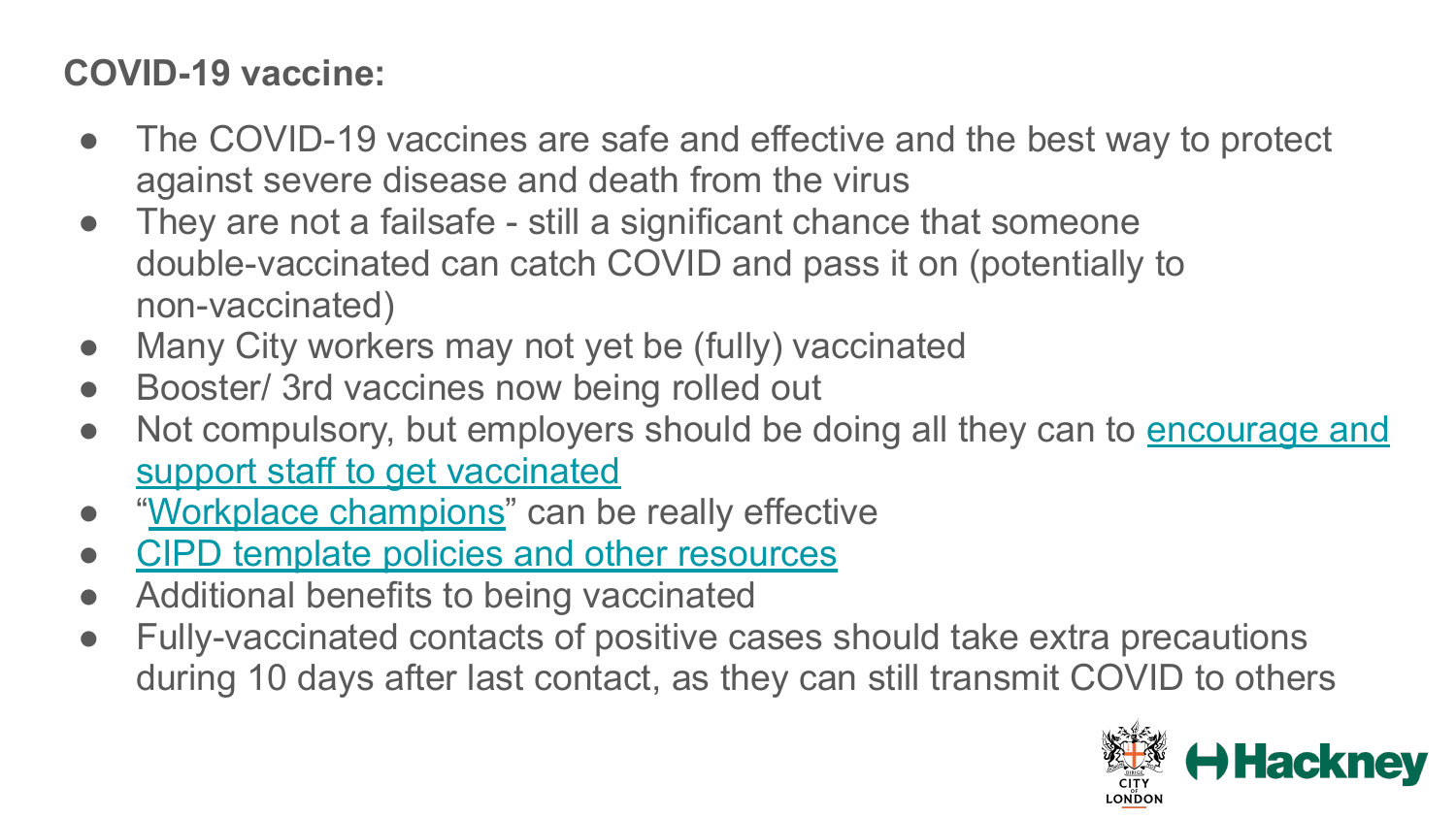#### Q&A

- Please submit questions via the chat, or through Menti.com (anonymous) (code: 6840 3413)
- You can also email questions to **[testandtrace@hackney.gov.uk](mailto:testandtrace@hackney.gov.uk)**